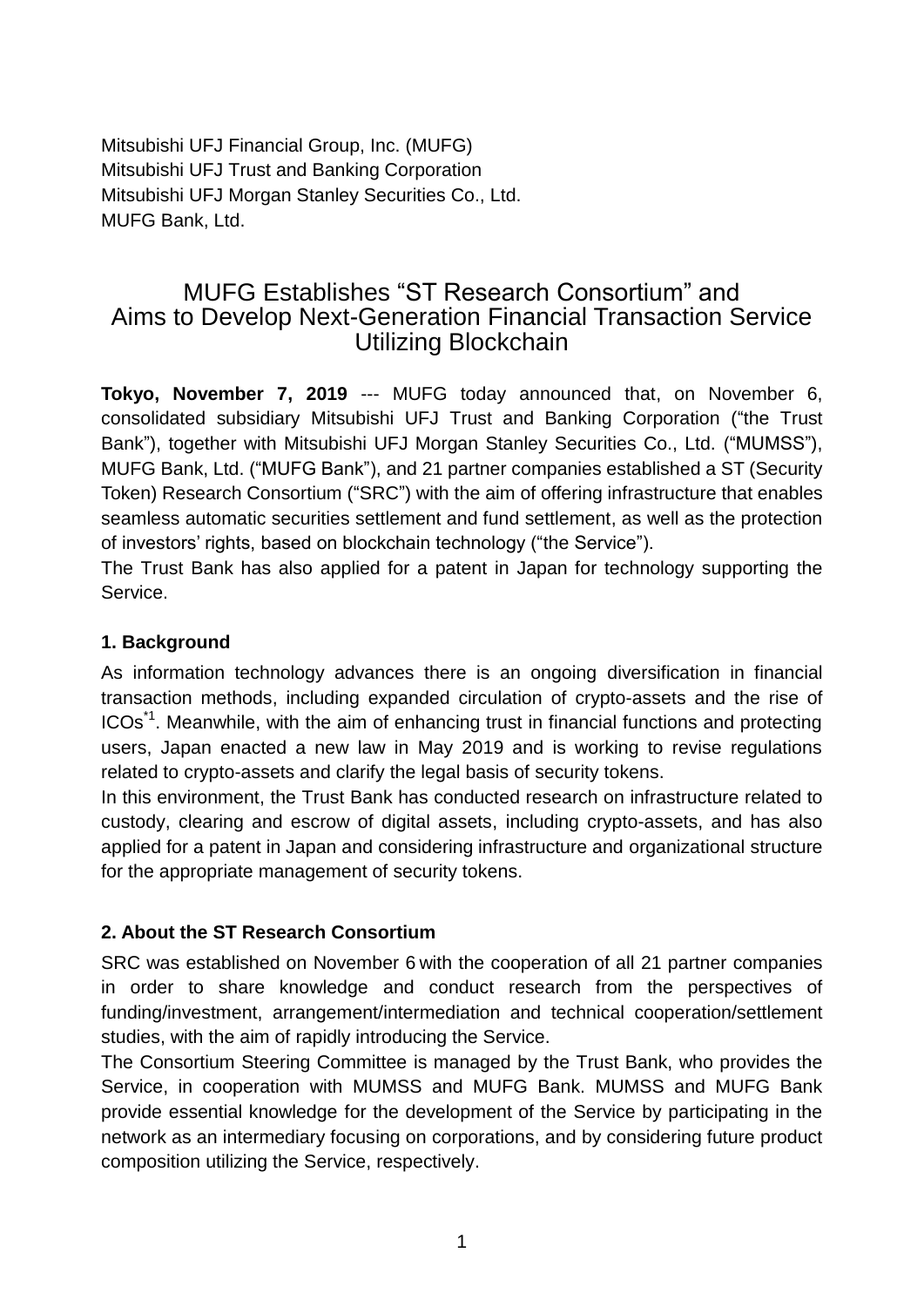#### **3. Overview of the Service**

By combining security token and smart contract<sup>2</sup> technology, as well as collaborating with external programmable money<sup>\*3</sup>, which is expected to be adopted in the future, the Service will enable efficient financial transactions on our program base with the aim of making it possible to do fundraising and management on one platform, managing a "variety of financial products" (bonds, securitized products, etc.) "anytime" (24 hours a day, 365 days a year), "anywhere" (accessible without an exclusive terminal), and with "anyone" (including individual retail investors and overseas investors).

Additionally, we will construct a structure that protects investors' rights by combining blockchain infrastructure with a trust function to minimize counterparty risk, which is currently an issue for fundraising through tokenization.

Specifically, by putting the ledger information of rightsholders who have existing bonds and/or trust beneficiary securities related to underlying assets on blockchain, each time rights are transferred the information will be automatically updated, with the rights legally claimable. Information about each security will be programmed at the time of issue and fund transfers associated with interest payments and redemption will be implemented automatically. Through the exchange of tokens on different blockchains without third party mediation, the Service aims to settle funds automatically and simultaneously upon the transfer of rights to securities.

The Service is called "Progmat" and it will provide a "simple," "speedy," and "secure" platform that can facilitate a revolution in the financial system.

#### **4. Overview of Technology Verification**

While developing the Service the following technology verification processes for bond usage cases were performed between July and October 2019:

- I. Comparative verification of multiple blockchain infrastructures.
- II. Prototype development based on business process workflows such as issuance, buying/selling (transferring rights) and interest payment/redemption.
- III. Prototype development based on smart contracts that enables real-time settlement of securities and funds using virtual programmable money and centralized automatic processing of interest payments and redemptions.

MUFG will continue to actively utilize technology to support the resolution of various social issues.

\*1 Initial Coin Offering: A general term for funding activities in fiat money and crypto-assets that issues electronic tokens.

\*2 A blockchain program that automatically confirms contract terms and contract execution without the use of a third party.

\*3 A blockchain fund settlement method designed to have a stable value so that it can be easily used as a settlement system.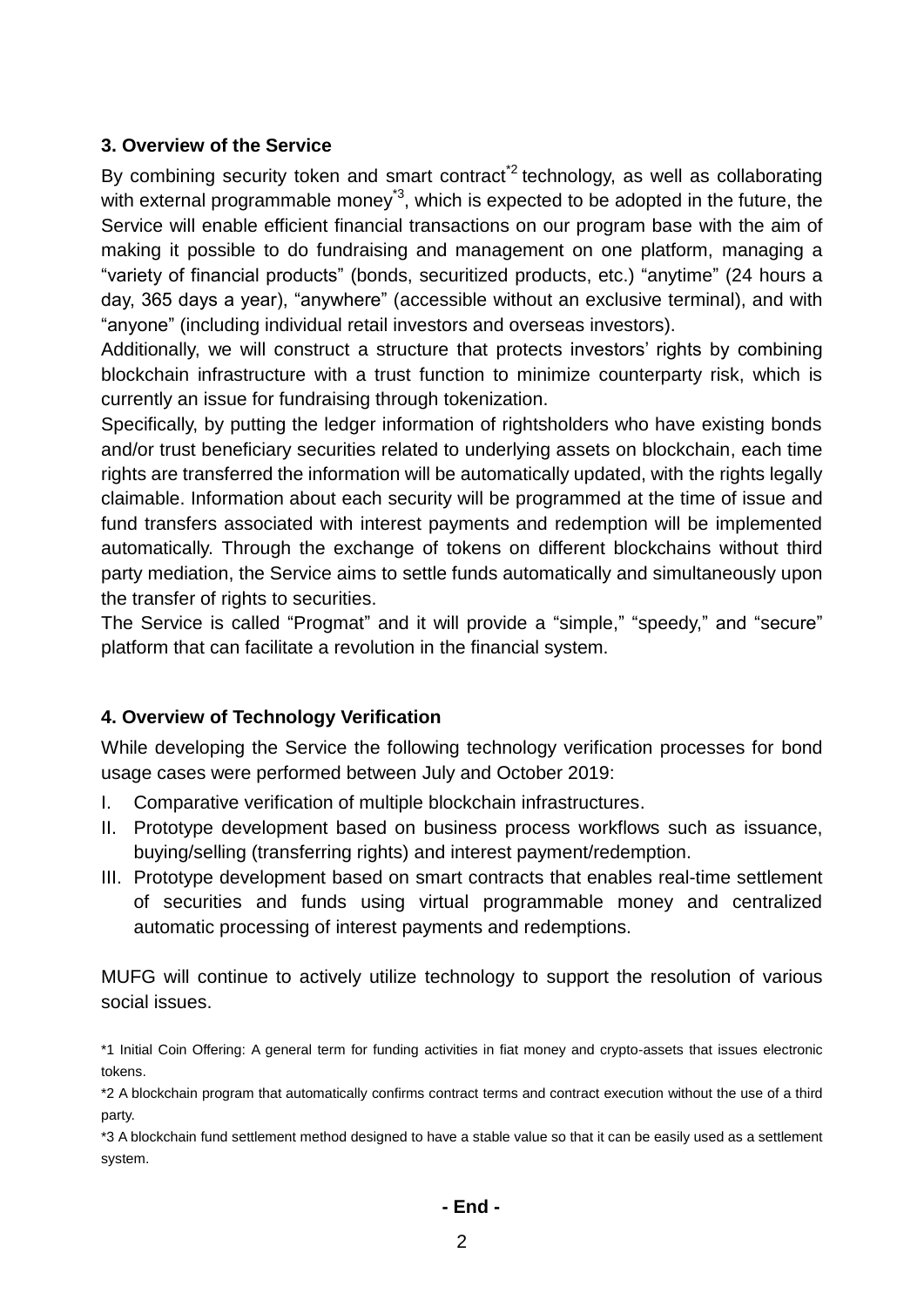#### **Appendix**





#### ◆**Progmat Grand Design**